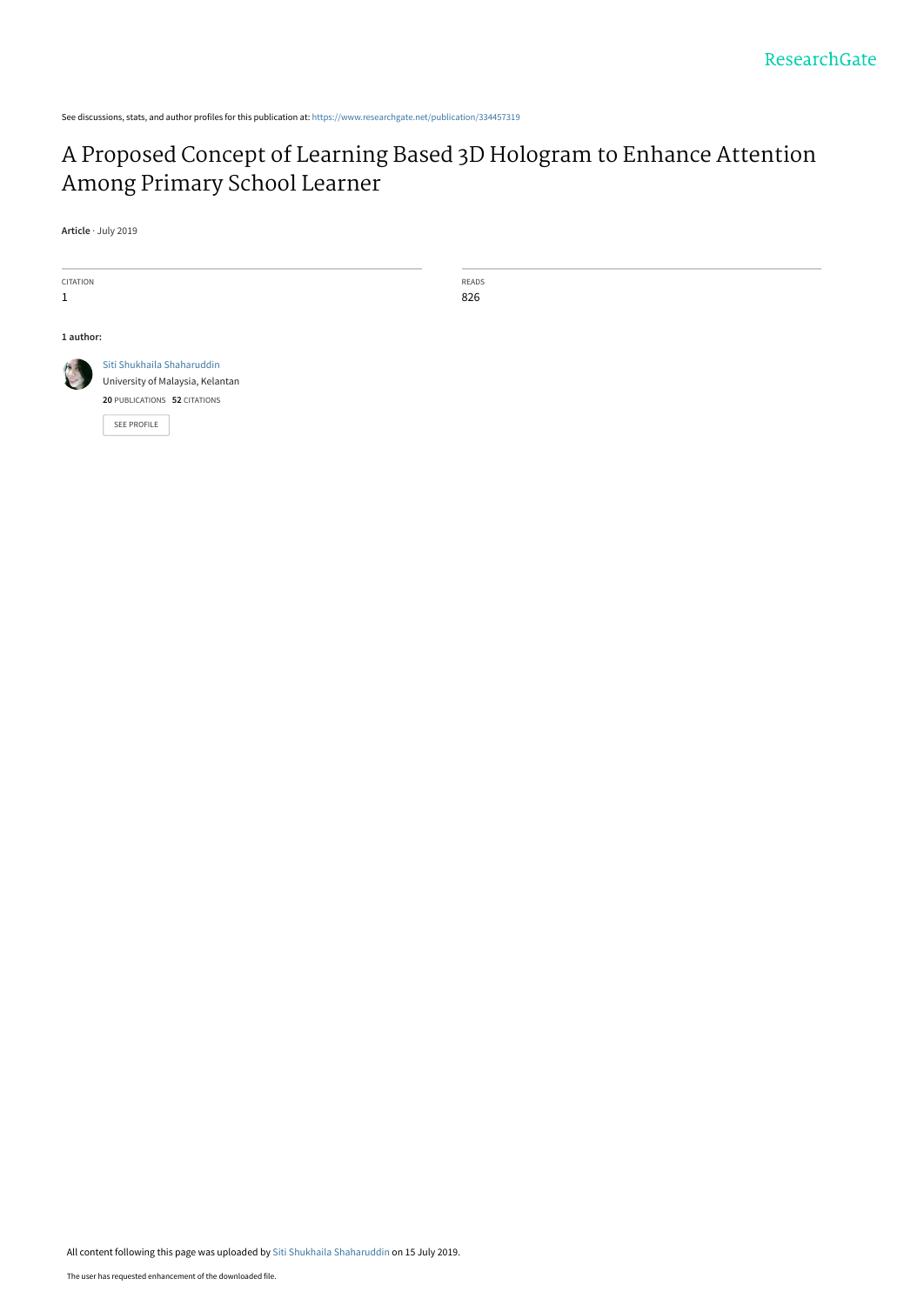# A Proposed Concept of Learning Based 3D Hologram to Enhance Attention Among Primary School Learner

# **N. H., Loh, S. S., Shaharuddin**

*Abstract***:** *This paper discusses the children attention enhancement in education and presents a conceptual phase of learning via 3D hologram. Attention enhancement is important to keep children engaged and sustained their attention skills of learning in school. It is the very first step in the learning process that occurs in the brain. It is the brain's ability to concentrate on something through careful observing or listening. However, the children's concentration span is very limited and easily distracted. They will quickly shift their attention to something more interesting when they feel the task given is not fun. Therefore, the methodology of meta-analysis is carried out based on three-dimensional hologram (3DH) as digital learning tools, to identify the factors that will influence children's attention, and its effectiveness to develop the content for 3DH. Ten studies from the year 2007 to 2017 were analyzed qualitatively and summarized according to the visual elements and content, based on children's learning style. This study shows the significance of learning style characteristics used for 3DH, such as visually engaging, character animation, duration, colour graphic, audio, and storyline in order to draw children's attention and continuously maintain focus during the learning process. Children are able to grasp the concepts of topics easily when they focus, get fun and understand the illustrations of 3DH. Based on the analysis, the paper presents a heuristic concept generated, lead to integrate 3DH technology as an effective teaching tool in attracting students' attention and enhance their understanding. In fact, young children have the limitation in their thinking abilities as they cannot understand and increase more scientific notions. Hence, 3DH technology as a teaching material is applicable for teaching on the concept of scientific topic, such as the phenomenon of astronomy, the structure and developmental process of human, animals and plants.*

*Index Terms***:** *Attention Enhancement, Children Attention, Digital Learning, Education, Hologram*

#### **I. INTRODUCTION**

Many people understand that learning requires the ability to focus and pay attention. Paying attention is a key skill for learning and subsequently for academic achievement [1]. In fact, most children often struggle to sustain attention in their study, as they can easily get distracted by the littlest things, such as background noise, bright lights, hunger, or there is a very interesting idea comes from their mind. Besides, they also find it hard to focus on things that do not interest them and easily get bored.

#### **Revised Manuscript Received on June 05, 2019**

**Dr. Loh Ngiik Hoon,** Post-Doctoral Researcher, Faculty of Applied and Creative Arts, Universiti Malaysia Sarawak, Sarawak, Malaysia.

**Dr Siti Shukhaila bt Shaharuddin,** Senior Lecturer, Faculty of Applied and Creative Arts, Universiti Malaysia Sarawak, Sarawak, Malaysia.

This always happens in their learning process, and it is part of growing up for the children. Much research has looked at children's attention and concentration. In order to improve it, one of the key findings is children learn better and pay more attention when their individual learning styles are recognized [2]. Gardner also outlined three majors learning styles of auditory, visual, and kinesthetic (VAK), as centered learning models, which have found success helping children learn in the way that is best for them hence focus. Therefore, the usefulness technology based learning is able to incorporate all these three learning styles of auditory, visual, and kinesthetic (VAK) approaches into a class, to catch the children's attention in learning. This is also supported by VAK theorists that, presenting information using all three styles allow all children to become involved, no matter what they preferred. 3DH technology utilizes an effective visualization tool towards generating audio, visual, and haptic contents in three-dimensional space. This technology allows children to learn more on-the-spot experience and integrate with the real environment, hence gaining children's attention skills of learning is a great advantage. Yet, 3DH is a new technology and still in its infancy stage in the field of education as the paper quoted in [3]. In order to develop 3DH technology with effective learning content, a meta-analysis is carried out in this study to identify the learning style characteristics in digital learning, to attract children's attention and enhance their understanding in their study.

#### **II. LITERATURE REVIEW**

Written works of past researchers who have done a similar or related research of children's attention in learning and 3D hologram technology were reviewed, to provide brief ideas, findings and summary in which relating to this study.

#### **A. Children's Attention in Learning**

Attention is a critical first step and acts as a gateway to think toward learning. The ability of children to learn to focus effectively and consistently lays the foundation for academic achievement. In the perspective of psychology, [4] explains attention is the cognitive process of taking possession by the mind in clear and vivid form that has limited capacity while ignoring those which are less important. Apart from that, attention span is the total amount of time given by a person to concentrate on any particular activity without getting

distracted [5]. As a matter of fact, many children are unable to maintain attention throughout long lessons in

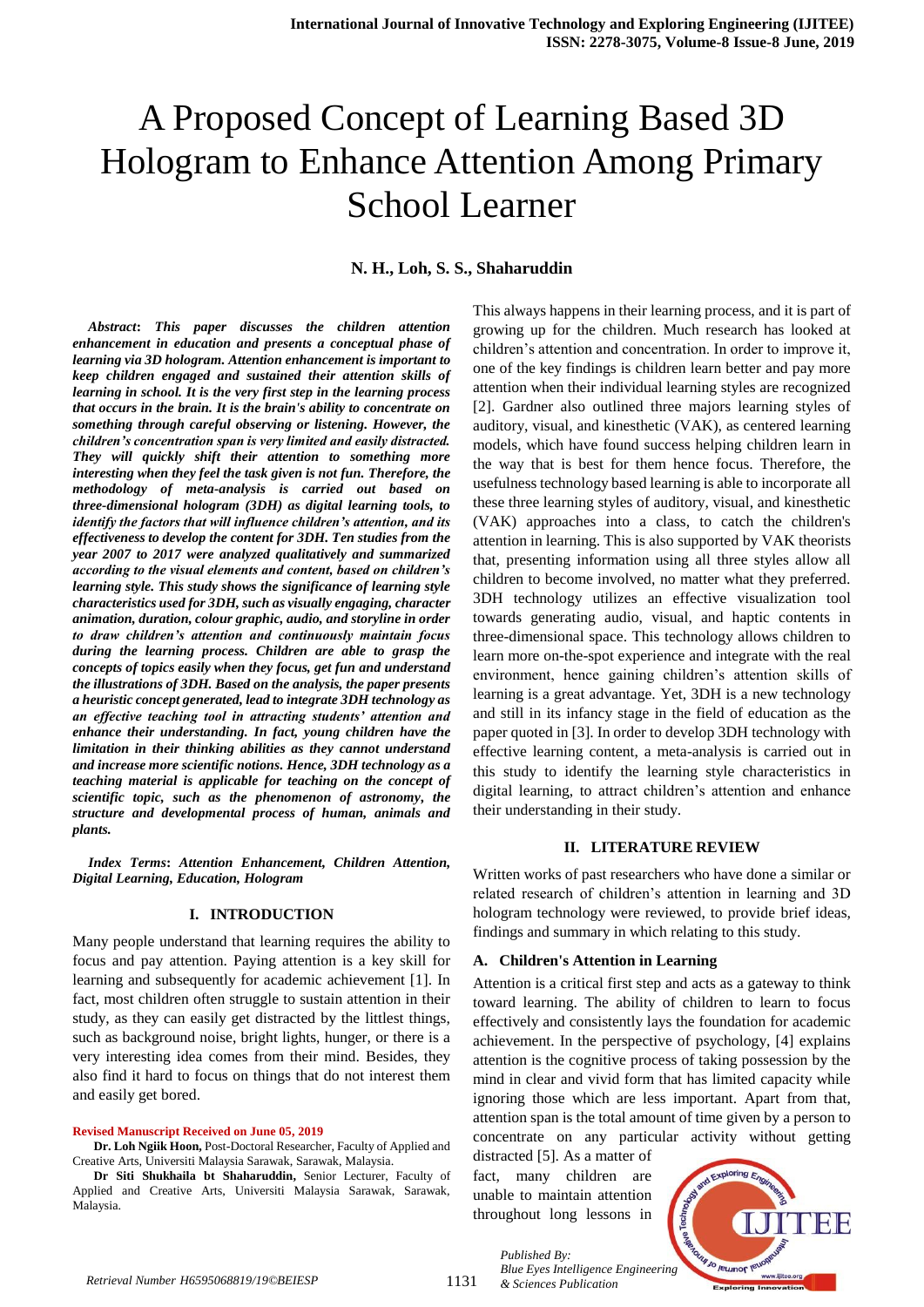classrooms, especially primary school students. According to Dr. Becca Harrison, a resident of psychiatry at the Medical College of Wisconsin, a normal attention span should be 3-5 minutes per year of a child's age [6]. For instant, 3-year-old children would have averaged 9 to 15 minute attention span, while 10-year-old children would be around 30-50 minutes of attention span. This is because children are still developing their cognitive abilities, as they are very spontaneous, easily distracted, and their concentration span is very limited. Even so, the children's attention span can be improved. The key is to offer enough extrinsic motivation to keep children engaged and sustained their attention skills of learning in school.

In the classroom, children learn best is motivated by seeing the value and importance of the information presented in the learning environment [7]. As pointed out in the research from Lamba and the team in 2014, there are many factors which can affect attention and concentration of students in the classroom, such as duration and method of teaching, novelty and repetition of topics, surrounding environment, interest, health and emotional status [5]. Besides, Gilakjani also emphasized that visual learners learn best through visual information, auditory learners learn through oral or aural modes, and kinesthetic learners learn through moving, doing and touching [7]. Thus, a combination teaching method of auditory, visual and kinesthetic, allows all children to have the opportunity to become involved, no matter what they preferred. Furthermore, curiosity is an elementary form of interest. It has remained essentially important to gain the child's attention when involved in the learning process [8]. To attract student's curiosity, there are several components must be put into the learning content, such as colourful graphic, animation, and music. It must also contain the objects that introducing the topic to the children.

On the other hand, often it appears that the child has not paid attention when they find the lesson is difficult to understand. As a consequence, it is well suited to convert the complicated information, such as difficult concept, text, charts, and diagrams into a simpler visual form. As claimed by [9], visualization of information is fundamental for the development of attention skills in children to understand the topic. This is because the part of the human brain used to process words is quite small compared to the part that processes visual images. Also, the visuals have been proven to be a learning enhancer if it is connected to the learning styles. As [10] also gives a strong point that a well-written scenario, right audio, visual effects and a descent looking character in learning tools, are all the main factors grabs attention for the children in their study. These are also the main factors that traditional schools lack in delivering the academic content, even sometimes the teacher still needs to use facial expression, acting & vocal effects to explain the scenario for the children to understand the content. In short, the children learning abilities are related to their attention skill in a learning process. Therefore, the learning materials and content must be able to grab children's curiosity, interest, and engagement, in order to draw their attention from the beginning of the learning activities. This is the reason why 3DH received good response among students. Educational based 3D Technology enables to bring the learning content "to life" and allow children to

experience and engage with original objects in new ways of visualization.

#### **B. 3D Hologram Technology (3DH)**

3DH in the new era of Information Communication Technology (ICT) had been introduced for several decades with proven advantages, to motivate and engage students in their learning skills. Conceptually, 3D hologram is a three-dimensional in the physical structure that diffracts light into an image [11]. A hologram displays products, objects, and animated sequences three-dimensionally, that is not actually "there," but enables seemingly it to appear to float completely freely in space. Unlike a conventional film on a standard screen, a 3D hologram is visible from all sides, which means the observer can walk around the hologram, enabling an absolutely realistic-looking image to form.

Based on [12], the application of 3D holograms in education can be substituted for real objects, for instance of human beings, organs, and animated characters as well as agents like avatars in various learning environments by using the electronic tools. As children can observe the hologram teaching agent and engage in multimodal and multidimensional activities in the demonstration design, their understanding of learning is enhanced. Audio-visual methods in teaching are the key focus on the level of effectiveness, as holographic is a new tool which could support delivering and receiving information and knowledge to engage the learner.

To compare with traditional learning materials, 3DH is far more advanced to represent diverse interactive educational platforms in conceptual context, time and space. As paper quotes, 3DH is an emerging technology and recognized as effective visualization tools in the field of education [13]. It provides superior visual capabilities of information that is either not present or difficult to process in the textbook handouts. The features of 3DH included visual engaging, 3D animation, audio, and images shown in 3D form appear floating in the free air. This exciting learning environment stimulating curiosity, interest and sustaining purposeful attention can increase children's motivation during learning. In spite of engagement, the students allowed to view the object or subject learned from different angles via a 360-degree hologram of 3D images. In a way, this 3DH technology has combined three learning styles of auditory, visual and kinesthetic as mentioned above. However, the visual element and content also play important role in the context of education. In order to develop relevant 3DH for children as learning tools, the further explanation on visual engaging, duration, colour graphic, animation, music, and audio, based 3DH development in children education will be discussed.

## **III. METHODOLOGY AND ANALYSIS**

The aims of the meta-analysis are intended to identify the useful learning visual elements including content, for developing 3DH and enhance the children attention skill in the fields of education. The comprehensive analyses of

selected published papers are taken from the years of 2007 until 2017. The

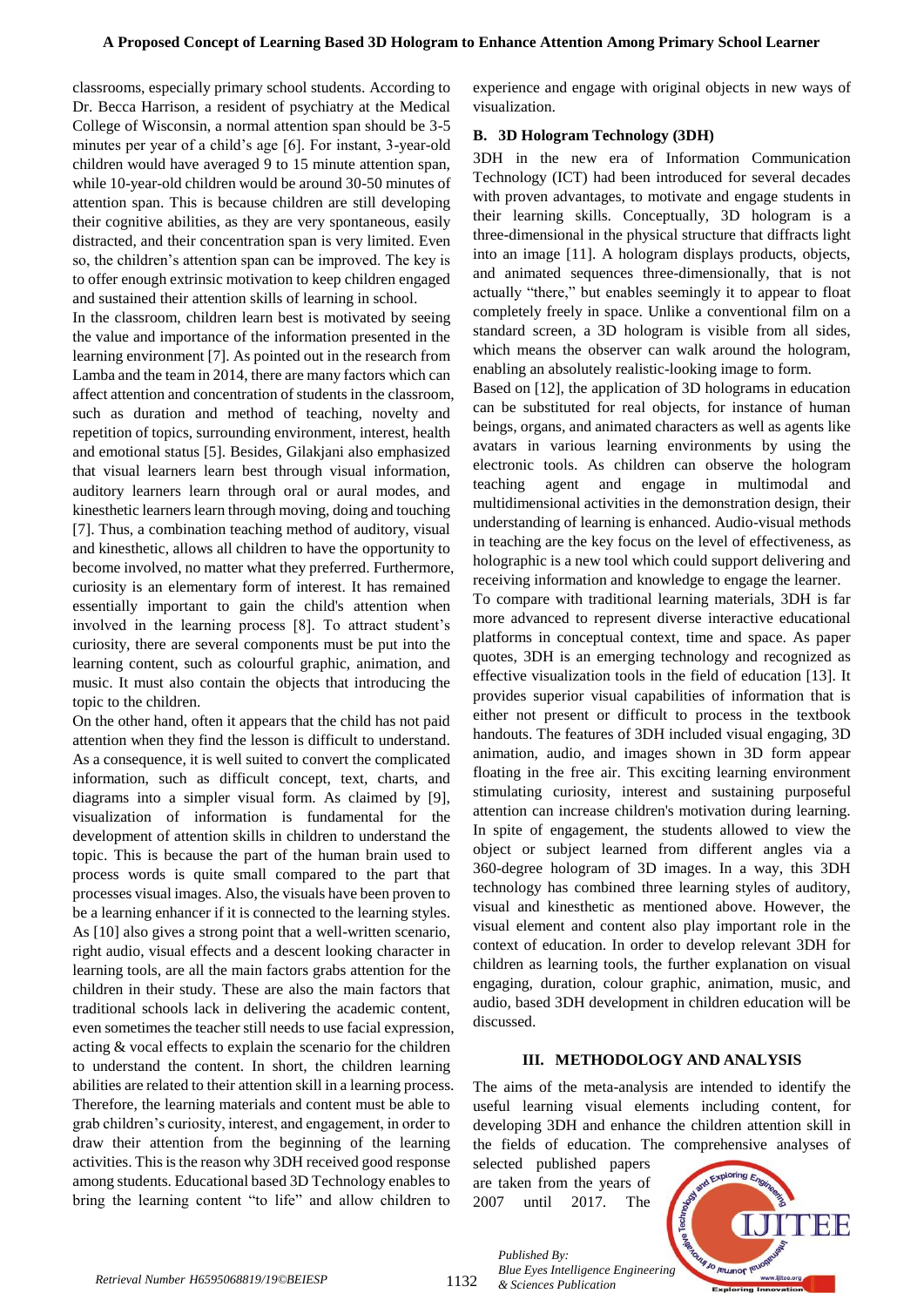purpose of this review is to recognize how to enhance children's attention in their learning and presents a conceptual phase of learning via 3D hologram. Potentially relevant articles on children attention enhancement based on features extracted from media technology were identified through the literature search in Google Scholar (GS), Life Sciences Education (LSE) and ACM Digital Library electronic databases. Articles were searched using Boolean combinations of the keywords of "attention enhancement" AND "children learning" AND "media OR video OR multimedia OR 3d hologram technology". Moreover, additional papers were identified performing a linear search along the references of relevant review articles previously published. However, papers were considered suitable for this review if they met these criteria: (1) the selected published papers were from 2007 until 2017. (2) the studies must focusing on application of technology media in learning, not explained deeply on technique, (3) that articles must clearly state the features uses and advantages for children attention enhancement. (4) The features are applicable in the 3D hologram. Through this method, strong evidence in meta-analyses is summarized and the factors are identified, to draw possible implications of 3DH for the future. The important components in the projection of 3D hologram are identified to gain children attention in learning process. Therefore, this section is divided into two elements to fulfil the aim of this study: (a) attention enhancement in children learning process and (b) key features, uses and advantages for 3DH development. All papers were analysed qualitatively as presented in Table 1.

# **Table 1: Meta-Analysis of Attention Enhancement in Children Learning**

| <b>Study (Author)</b>          | <b>Attention Enhancement in Children Learning Process</b> |                                                                                                                                       |                                                                                                                                                                                                                           |  |
|--------------------------------|-----------------------------------------------------------|---------------------------------------------------------------------------------------------------------------------------------------|---------------------------------------------------------------------------------------------------------------------------------------------------------------------------------------------------------------------------|--|
|                                | <b>Key Features</b>                                       | <b>Uses</b>                                                                                                                           | <b>Advantages</b>                                                                                                                                                                                                         |  |
| McLanahan et al.,<br>(2008)    | Audio                                                     | Child Voice                                                                                                                           | Using child rather than adult voices for the<br>characters will make concepts more accessible and help with<br>later recall [14].                                                                                         |  |
| Dzulkifli & Mustafar<br>(2013) | Colours Graphic                                           | Warm colours like yellow, red and<br>orange have a greater effect on attention<br>compared to the cool colours like brown<br>and grey | Colours can produce a higher level of attention and is effective<br>to increase memory performance [15].                                                                                                                  |  |
| Guo et al. (2014)              | Duration<br>Learning<br>Media                             | Learning media must show less than 6<br>minutes                                                                                       | Student engaged and tended to watch the whole video with the<br>time less than six minutes long.<br>Making videos longer than 6-9 minutes is therefore likely to be                                                       |  |
|                                |                                                           |                                                                                                                                       | wasted effort [16].                                                                                                                                                                                                       |  |
| Hattie & Yates<br>(2014)       | Multi-modal                                               | Visually, Auditory, Kinesthetically                                                                                                   | Learning become more efficiently for capturing students'<br>attention when information is<br>presented in multiple modes [17].                                                                                            |  |
| Sambrani, et al.<br>(2014)     | Learning Content<br>Style                                 | <b>Effect of Humour</b>                                                                                                               | Nothing wins attention like a good joke.<br>Children listen to teachers who know how to incorporate<br>humour into their material [18].                                                                                   |  |
| <b>Briggs</b> (2014)           | Sensory<br>Perception                                     | Engage the senses                                                                                                                     | When children were provided with materials to enhance their<br>sensory perception and teach them, they will appear to revel in<br>the exploration that they offered, concentrating on them for<br>prolonged periods [19]. |  |
| Habib & Soliman<br>(2015)      | Animation                                                 | <b>Cartoon Content</b>                                                                                                                | Children are attracted to the cartoon content much more than<br>the academic traditional ways of learning, due to the well<br>written scenarios, audio & visual effects and colours.                                      |  |
|                                |                                                           |                                                                                                                                       | All these factors cause the child to absorb information dozens<br>better than that absorbed from a teacher in a classroom [10].                                                                                           |  |
| Brame (2015)                   | Audio                                                     | Use a conversational style                                                                                                            | Conversational style encourages students to develop sense of<br>social partnership with the narrator that leads to greater<br>attention and engagement [20].                                                              |  |
| Hsu (2015)                     | Storyline                                                 | Short stories with adventure plots                                                                                                    | Short story to avoid children get bored as their attention is only<br>maintained for 10-15 minutes.                                                                                                                       |  |
|                                |                                                           |                                                                                                                                       | Flexible stories with more adventure plots would stimulate<br>children's critical thinking and reinforce children' learning<br>attention [21].<br>Exploring Engine                                                        |  |

*Published By: Blue Eyes Intelligence Engineering* 

Jo reumor l'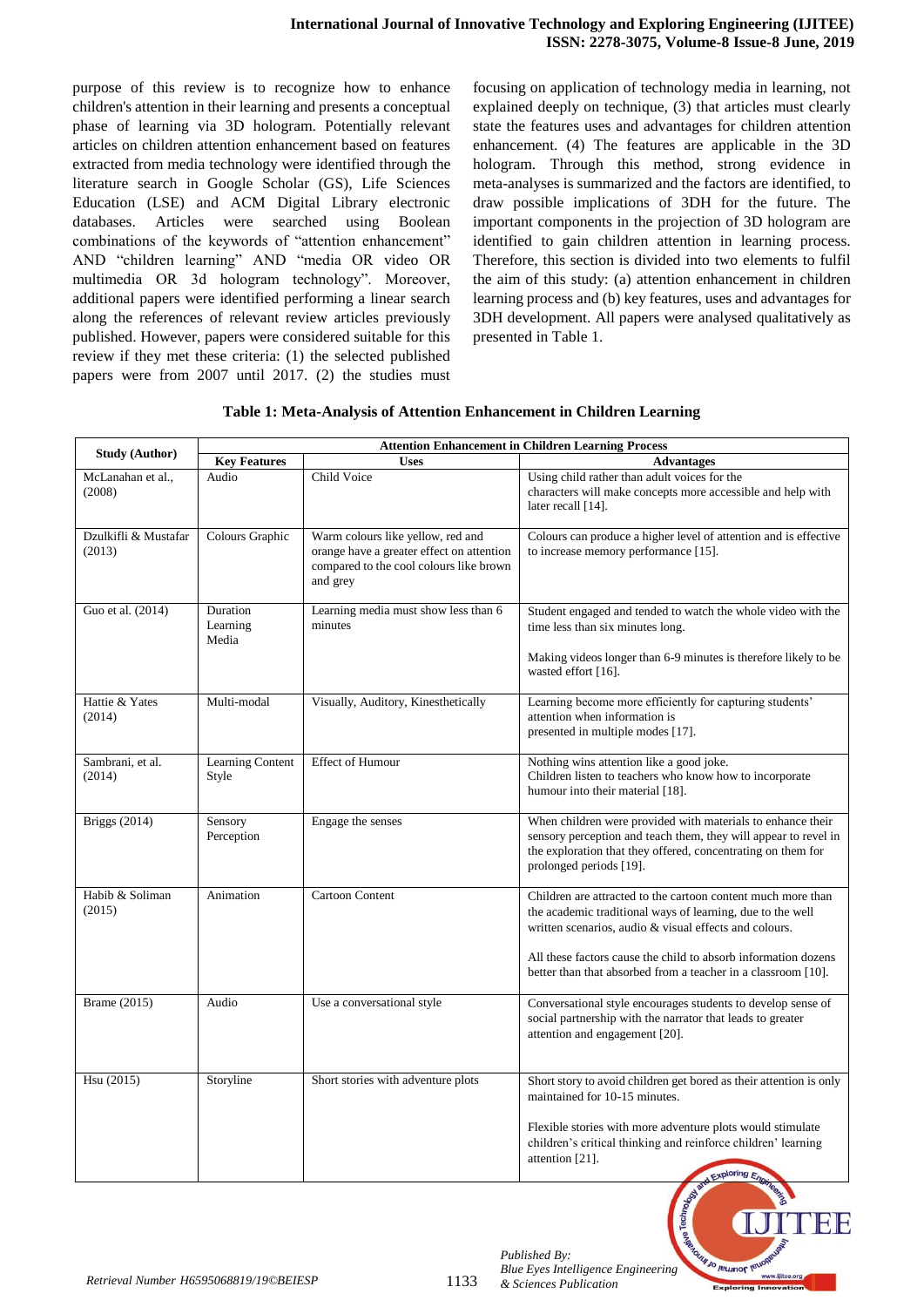#### **A Proposed Concept of Learning Based 3D Hologram to Enhance Attention Among Primary School Learner**

| Shuja et al. $(2016)$   | <b>Animated Spokes</b><br><b>Characters</b> | Physical Appearance, Humour<br>Characteristic, Action & Movement,<br>Children Voices and Music Effect | Young children have limited reading skills, but animated<br>spokes characters serve as a strategy in storing visual content in<br>their minds [22]. |
|-------------------------|---------------------------------------------|-------------------------------------------------------------------------------------------------------|-----------------------------------------------------------------------------------------------------------------------------------------------------|
| Brame & Perez<br>(2016) | <b>Learning Content</b><br>Style            | Use signalling to highlight important<br>information                                                  | Key words on screen highlighting important elements can<br>reduce extraneous load and enhance germane load [23].                                    |
| Orbeta $(2017)$         | Colours Graphic                             | Colour moving images                                                                                  | Colour moving images first capture children's attention before<br>they understand any message [24].                                                 |

#### **IV. RESULTS AND DISCUSSION**

Throughout the meta-analysis, the result shows the visual elements and learning content, such as colour graphic, duration, animation, character, storyline, multi-modal, sensory perception, music, and audio are essential, leads to greater attention and engagement in children to understand the lessons. These features are suggested to include in developing 3DH technology for the learning purpose, in order to provide children with resulting a deeper thinking and long-term retention of learned. To sum up, 3DH key features to enhance children's attention was presented in Table 2.

Based on the findings, a proposed concept of application 3D hologram in education for children attention enhancement is shown in Figure 1. This summarizes the concept of application 3DH technology, which is intended as a framework for explaining how it works for improves children's attention in learning. According to meta-analysis, a basic overview and assumptions that hold together the whole concept of learning abilities are corresponding to the main focus of auditory, visual, and kinesthetic (AVK) learning styles. At the starting point, the teacher uses 3DH technology as a teaching material to explain the subject's information to students. In this way, children start to grab the information through auditory or visual channels and capture their attention. Information enters sensory memory via the learner's ears, eyes or perception, where relevant learning information will be selected to be sent to working memory, and stored over a period for long-term memory [25].

**Table 2:** 3DH Key Features to Enhance Children's Attention

| <b>3DH Key Features</b>   | <b>Significant Findings</b>         |
|---------------------------|-------------------------------------|
| Voice                     | Children voice                      |
|                           | Conversational style                |
| Colour Graphic            | Warm colours                        |
|                           | Colours moving images               |
|                           | Highlight important information     |
| Duration                  | Show less than 6 minutes            |
| Multi-Modal               | Visually, auditory, kinesthetically |
| <b>Sensory Perception</b> | Engage the senses                   |
| Animation                 | Cartoon content                     |
|                           | Effect of Humour                    |

| Storyline   | Short stories              |
|-------------|----------------------------|
|             | Adventure plots            |
|             |                            |
| Character   | Spoken and Animated        |
|             | <b>Physical Appearance</b> |
|             | Humour Characteristic      |
|             | Action & Movement          |
|             |                            |
| Audio/Sound | Music and Sound Effect     |
|             |                            |



**Fig. 1:** Proposed Concept of Application 3D Hologram in Education for Children Attention Enhancement

In order to attract children attention, the general content of 3DH needs to meet with the learning characteristic, such as the explanation used with speaking character, humour characteristic, cartoon style, adventure plots and overall not longer than 6 minutes. Besides, 3DH in education shows its potential as a visualization tool for teaching and allows the object to appear hanging up in the air. This interesting learning environment has to accompany with the child's learning characteristic, to make learning more effective. For visualization information, 3DH shown in better result with warm colours, highlighting an important keyword, and using coloured moving images to gain children's attention in the lesson. Apart from that, kid's voices are used for the characters' speaking, to make the concepts more accessible to children and help with better recall compare to adult voices. Likewise, conversational style of explanation has shown to be an effective learning form to convey the message to the learner. Music as an additional way may calm and focus

children with special education needs, thereby enhancing learning ability. Moreover, the integration of

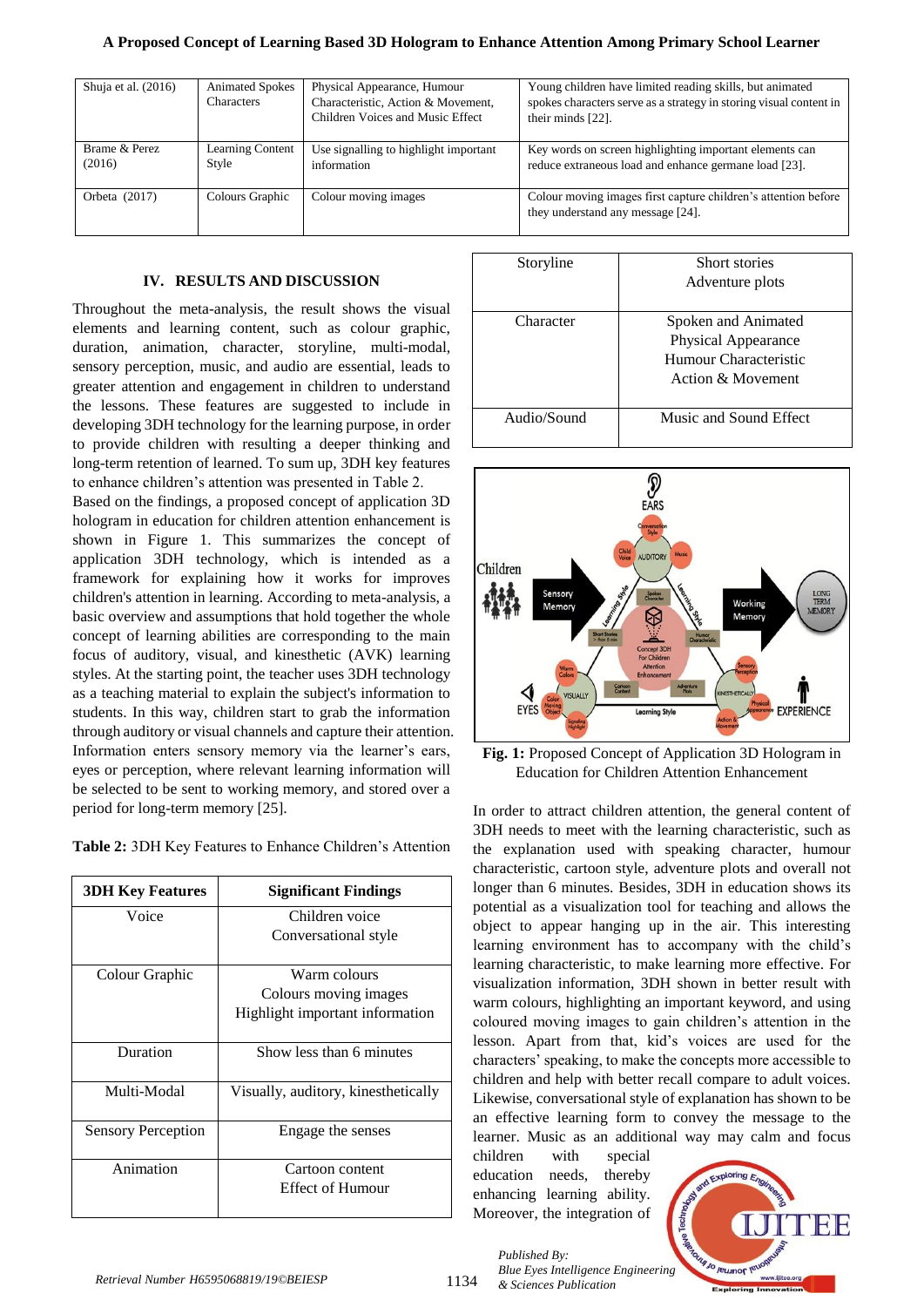kinesthetic learning in 3DH technology takes place by the students by carrying out physical activities, sensory perception, action and movement. In order to achieve a long-term memory, different techniques have to be used to allow all children to have the opportunity to become involved, no matter they are visual, auditory or kinesthetic learners. The children can activate prior knowledge to be integrated with the verbal, pictorial and tactile models in a 3DH instructional message in working memory, which can store and resulting knowledge in long-term memory.



**Fig. 2:** Symbolic View of the Application 3DH in Education As shown in Figure 2, 3DH also provides a 360-degree view from different perspectives via 3D image hologram. These visual tools enhance the students' understanding from various angles. Hence, 3DH technology is an effective learning for explaining a complicated topic in an easier format, where this provides the children to think logically to process and remember the content of information. Besides, this will lead children into attention, excitement, curiosity, and knowledge transfer. However, 3DH technology as a learning tool should be designed not simply to present information, but also to guide the learner's cognitive processing during learning.

#### **V. CONCLUSION**

Overall, this research proposes the concept and identifies the useful learning visual elements including content, for developing 3D hologram that enhance the children attention skill in the fields of education. According to the findings, the comprehensive analyses of the meta-analysis show the essential of education characteristic for media tools to apply as learning material for children. The results of all articles reviewed have proved the significant visual elements and content for developing 3DH as an effective tool to improve children' learning outcomes and attention. Based on the review study, the learning characteristic such as the explanation used with speaking character, humour characteristic, cartoon style, adventure plots and overall duration of media show is no longer than 6 minutes, are able to make learning more effective for children. Moreover, the results also implied that warm colours, highlighting an important keyword, and using coloured moving images provides better result for visualization tool in 3DH to gain children's attention in the lesson. Theoretically, the whole concept of application 3D hologram in education, explained the role of auditory, visual, and kinesthetic learning styles in

3DH technology, to process the learning information for long-term memory and retain children focus. The 3DH technology able enhances the student's real-time visual experiences through its interesting displays, and sustaining purposeful encourages children to engage in learning for themselves. This point of view does significantly enhance children' academic performances, comparing to 2D images of traditional teaching tools. 3DH technology addresses a key challenge to getting children engaged in a lesson. In fact, young children have the limitation in their thinking abilities as they cannot understand and increase more scientific notions. Therefore, 3DH technology as a teaching material is applicable for teaching on the concept of scientific subject, such as the phenomenon of astronomy, the structure and developmental process of human, animals and plants.

## **ACKNOWLEDGMENT**

This research was supported by the Research, Innovation & Enterprise Centre (RIEC), Universiti Malaysia Sarawak through research grant No. F03/DPD/1642/2018.

## **REFERENCES**

- 1. Erickson LC, Thiessen ED, Godwin KE, Dickerson JP & Fisher AV (2015), Endogenously and exogenously driven selective sustained attention: Contributions to learning in kindergarten children. *Journal of Experimental Child Psychology* 138: 126-134.
- 2. Gardner H (1983), *Frames Of Mind: The Theory of Multiple Intelligences.* New York: Basic Books.
- 3. Barkhaya NMM and Halim NDA (2016), A Review of Application of 3d Hologram In Education: A Meta-Analysis. *IEEE 8th International Conference on Engineering Education: Enhancing Engineering Education through Academia-Industry Collaboration, ICEED.*  Institute of Electrical and Electronics Engineers Inc., p. 257-260 4 p. 7856083.
- 4. James W (1890), *The Principles of Psychology*. New York: Dover Publications.
- 5. Lamba S, Rawat A, Jacob J, Arya M, Rawat J, Chauhan V and panchal S (2014), Impact of Teaching Time on Attention and Concentration. *IOSR Journal of Nursing and Health Science* 3: 1-4.
- 6. Nikidokai Martial Arts. *How Can I Get My Child To Focus.* Available online: http://2knucklesports.com/reports/child-adhd-report/
- 7. Gilakjani AP (2012), A Study on the Impact of Using Multimedia to Improve the Quality of English Language Teaching*. Journal of Language Teaching and Research* 3(6): 1208–1215. doi.org/10.4304/jltr.3.6.1208-1215
- 8. Arnone MP, Small RV, Chauncey SA and Mckenna HP (2011), Curiosity, Interest and Engagement in Technology-Pervasive Learning Environments: A New Research Agenda. *Education Tech Research Dev*. 59:181–198.
- 9. Kirkorian HL, Wartella EA, Anderson DR (2008), Media and Young Children's Learning. *In: The future of children* 8(1): 39-61.
- 10. Habib K & Soliman T (2015), Cartoons' Effect in Changing Children Mental Response and Behavior. *Open Journal of Social Sciences* 3(9): 248-64.
- 11. Ratan A and Gatiyala R (2015), Holography Working Principle and Applications. Available online: https://www.researchgate.net/publication/2751 54972\_Holography Working\_Principle\_and\_Applications
- 12. Walker RA (2013), Holograms as Teaching Agents*. Journal of Physics: Conference Series* 415(1): 1-5.
- 13. Upadhye S (2013), Use of 3D Hologram Technology in Engineering Education. *IOSR Journal of Mechanical and Civil Engineering*: 62-67.
- 14. McLanahan S, Haskins R, Paxxon C, Rouse C & Sawhill I (2008), Children and electronic media. *The Future of Children* 18(1).



*Retrieval Number H6595068819/19©BEIESP* 1135 & Sciences Publication